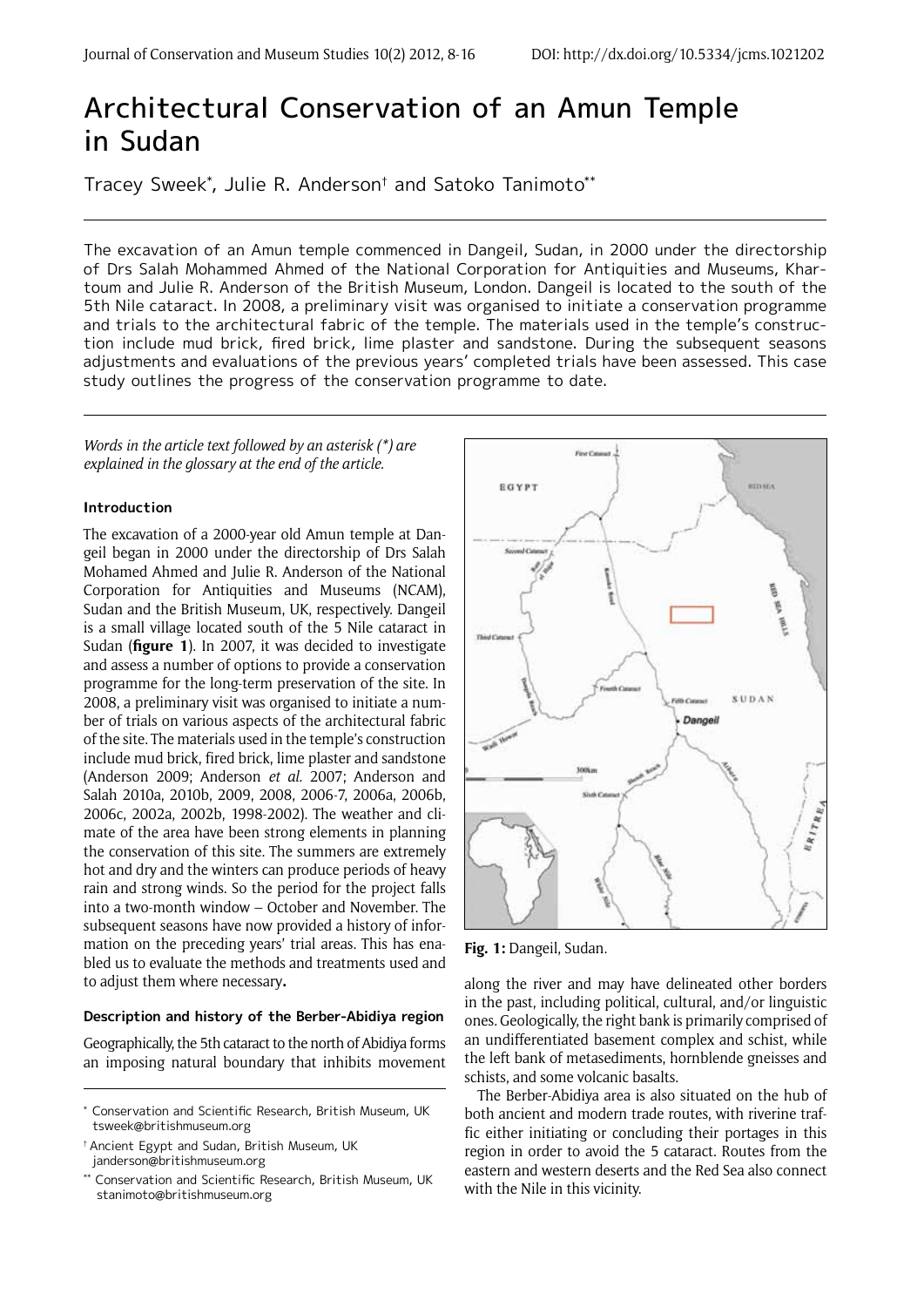

Fig. 2: Aerial view of Dangeil.

Limited archaeological work has been conducted in this area. A few antiquities and sites were identified by the Turkish Army and early travellers in the 19th and early 20th centuries, but a detailed scientific survey and study of the region has yet to be conducted. The character, distribution, density and length of occupation are not known. Our reconnaissance revealed numerous archaeological sites ranging in date from the Late Kushite period (3rd c BC- 4th c AD) to those of the Islamic period (18th -19th century). These include several cemeteries and a large ferricrete sandstone fortress of the 4 and 5 centuries AD, the Kushite settlement of Dangeil (**figure 2**), a medieval Christian cemetery, and a 19th century Islamic Mahdiya watch post. It is an archaeologically rich region (Anderson 2009; Anderson *et al.* 2007; Anderson and Salah 2010a, 2010b, 2009, 2008, 2006-7, 2006a, 2006b, 2006c, 2002a, 2002b, 1998-2002).

# **The Dangeil Amun Temple – Goals and Objectives**

Dangeil is situated in northern Sudan on the right bank of the Nile, roughly 350 km north of Khartoum. The site consists of several mounds covered with fragments of red brick, sandstone, ceramics, plaster, etc. Excavations have focused on the central part of the site where a large, wellpreserved Amun temple has been discovered. Much of the ancient built environment at Dangeil has survived and as such the site represents an important and unique part of Sudan's cultural heritage. The mission's major goals are to preserve, conserve and protect the site for the future using affordable locally sourced materials and trained local labour force, to promote understanding of the site's cultural significance, and ultimately to make the temple accessible to visitors. To assist in achieving these goals, a capacity building programme has been initiated wherein personnel from NCAM, students from the University of Khartoum and local Dangeil personnel are trained in excavation and conservation techniques and materials (Anderson 2009; Anderson *et al.* 2007; Anderson and Salah 2010a, 2010b, 2009, 2008, 2006-7, 2006a, 2006b, 2006c, 2002a, 2002b, 1998-2002).

#### **Temple Description**

The temple (48.5 x 33.5 m) is orientated east-west, in the desert on the edge with cultivated land, with the entrance facing the Nile. Most walls are a metre wide and preserved to a standing height between 1.5 and 3 metres. The basic unit of measurement used in construction was the Egyptian cubit (*c*. 52.3 cm) and it is evident that the structure was laid out precisely. The measurements reveal clear harmonic proportions, symmetry and regular architectural planning principles (Anderson 2009; Anderson *et al.* 2007; Anderson and Salah 2010a, 2010b, 2009, 2008, 2006-7, 2006a, 2006b, 2006c, 2002a, 2002b, 1998-2002).

A mixture of materials including sandstone (quartz arenite), fired red brick and sundried mud brick were used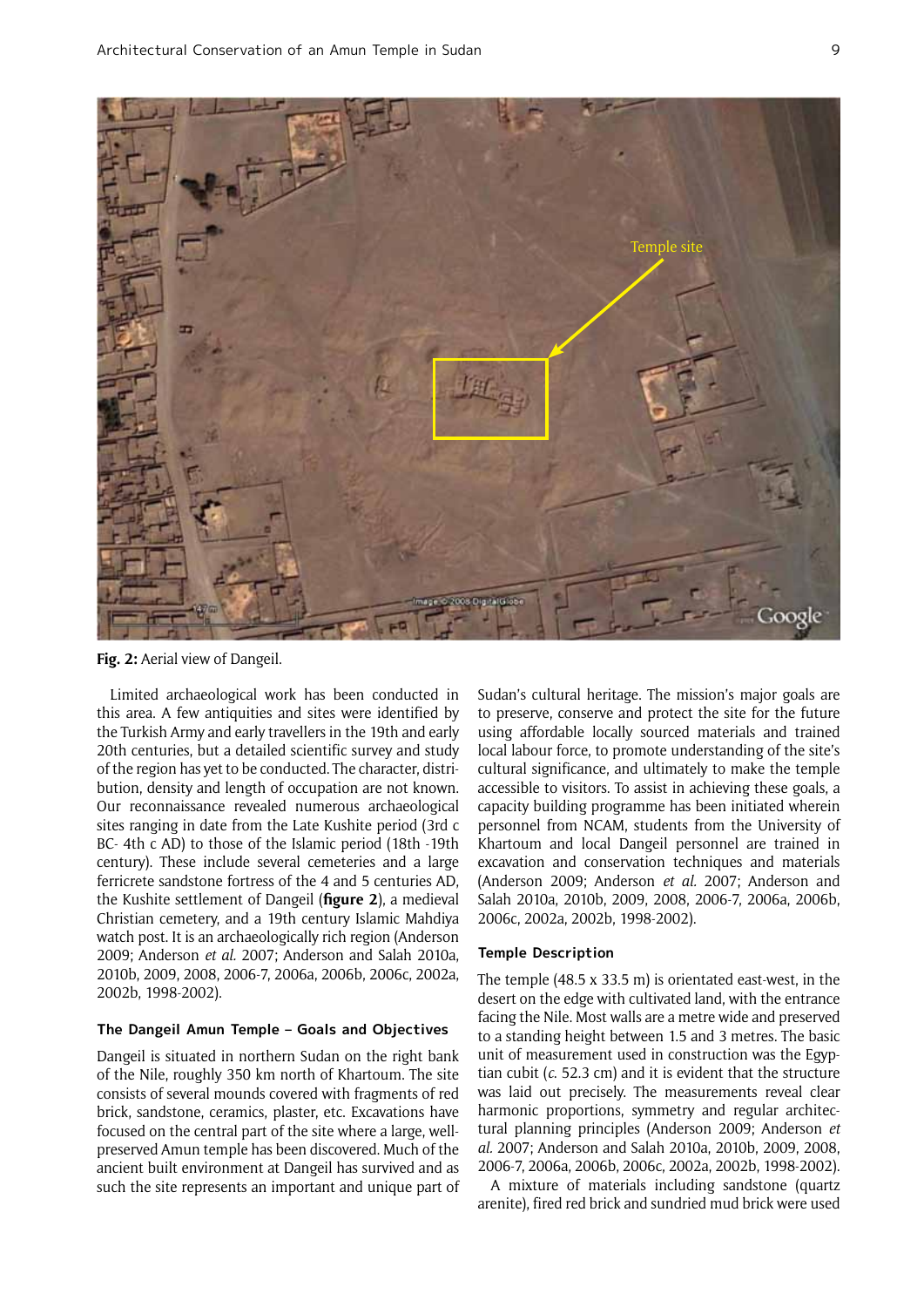

Fig. 3: Plan of the temple (Drawing by Anderson 2007).



Fig. 4: Area of missing sandstone floor. **Fig. 5: Bedding the brick infill.** 





Fig. 6: Pointing the bricks. **Fig. 7: Finished floor area.** 

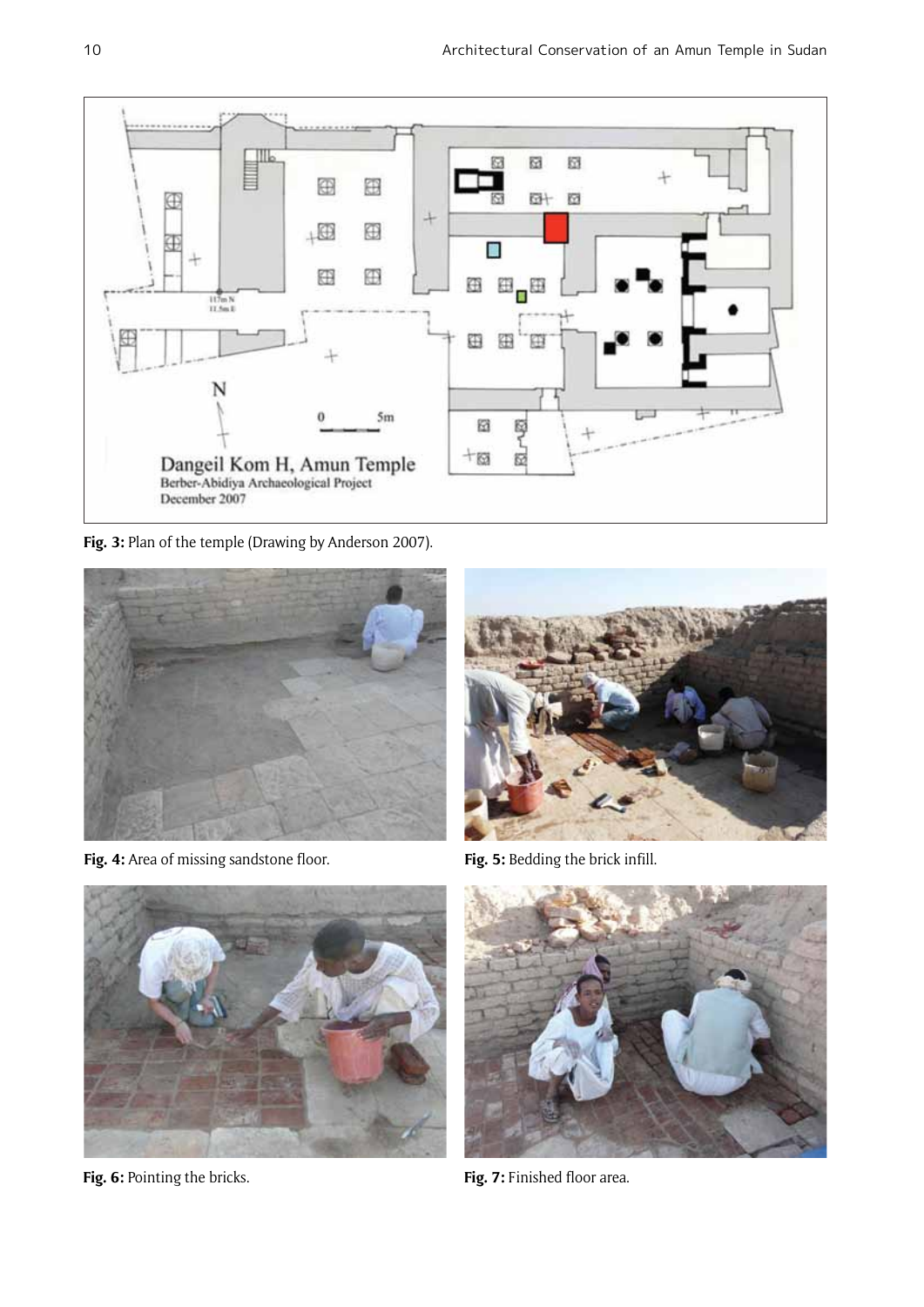in the temple's construction. Most walls have red brick foundations with the upper parts consisting of a mud brick core, faced on the exterior with red bricks. Column drums in the courts were created from red brick quarter circles or thirds, sandwiched together with mud mortar. The floor surfaces, sanctuary columns and wall facings are made of sandstone. Fine chisel marks on the external surfaces of the sandstone indicate that many blocks had been prepared for a finishing layer of painted lime plaster. The wall surfaces had been covered with a white-washed mud plaster which was painted yellow, red, robins' egg blue or some combination thereof. The pigments used have been identified by Raman spectroscopy with the red and yellow being hematite and a highly crystalline goethite respectively, and the blue, a calcium copper silicate (CaCuSi $_{\rm 4}$ O $_{\rm 10}$ ) commonly known as Egyptian blue.

The temple was destroyed by fire and Accelerator Mass Spectrometry (AMS) and C14 dating of the charred roof beams have placed construction of the most recent incarnation of the temple in the 1 century AD. This date is further confirmed by the associated ceramics and inscriptions. Following its destruction, the temple gradually decayed and collapsed.

#### **Conservation Considerations**

An initial working visit to Dangeil was organised in November 2008 to establish principles and assess possible conservation options. In discussion with the site directors, the conservation brief and goals for the site were established. The decay mechanisms affecting the architectural elements of the site were identified as: the inherent fragility of the building materials; the poor quality of the sandstone, with little cementing material around the particles; and the exposed mud and fired brick's vulnerability to ingress of water from the short seasonal heavy rain. The site sits in the centre of the kom and is used as an access route from one side of the village to the other. This includes not only human footfall but also animal, which has caused some physical damage to the archaeological material in the past. To reduce this, a natural barrier of a dried thorny shrub has been scattered around the perimeter of the site. This discourages the animal element, and to some extent, human passage.

The first visit in 2008 was intended to establish the locations and extent of the trials, the materials to be used, and to discuss the aesthetic appearance of the finished work. It was agreed that the main aim of the project was to preserve the site's long-term future and any materials used in the site's conservation or maintenance should distinguish from the ancient ones (Severson 2001). It is important that the materials used are relatively easy to remove in case of future, changes in aesthetic taste or developments in conservation treatments. The main priority is to use materials that are sympathetic to the original structures (Northern Ireland Environment Agency; Pavía and Bolton 2000) and do not affect the archaeological remains or provoke further deterioration (Kemp 2006: 231). In addition, it is important that the materials used are sourced locally and that the conservation methods are not too complex so as to allow the



**Fig. 8:** Capping exposed walls



**Fig. 9:** Finished capped wall



**Fig. 10:** Building up the vertical wall

continued long term care of the site by an appropriately trained local work force. It is also important that any work can be removed easily without compromising the archaeological remains and that a solution is found to prevent the continuing cycle of loss of original material due to environmental factors and the effect of human footfall (Muir 2006). The materials to be conserved are the fired brick, mud brick, stone and lime plaster elements of the temple.

For the walls and exposed upper surfaces of the architectural elements a capping system of a sacrificial\* lime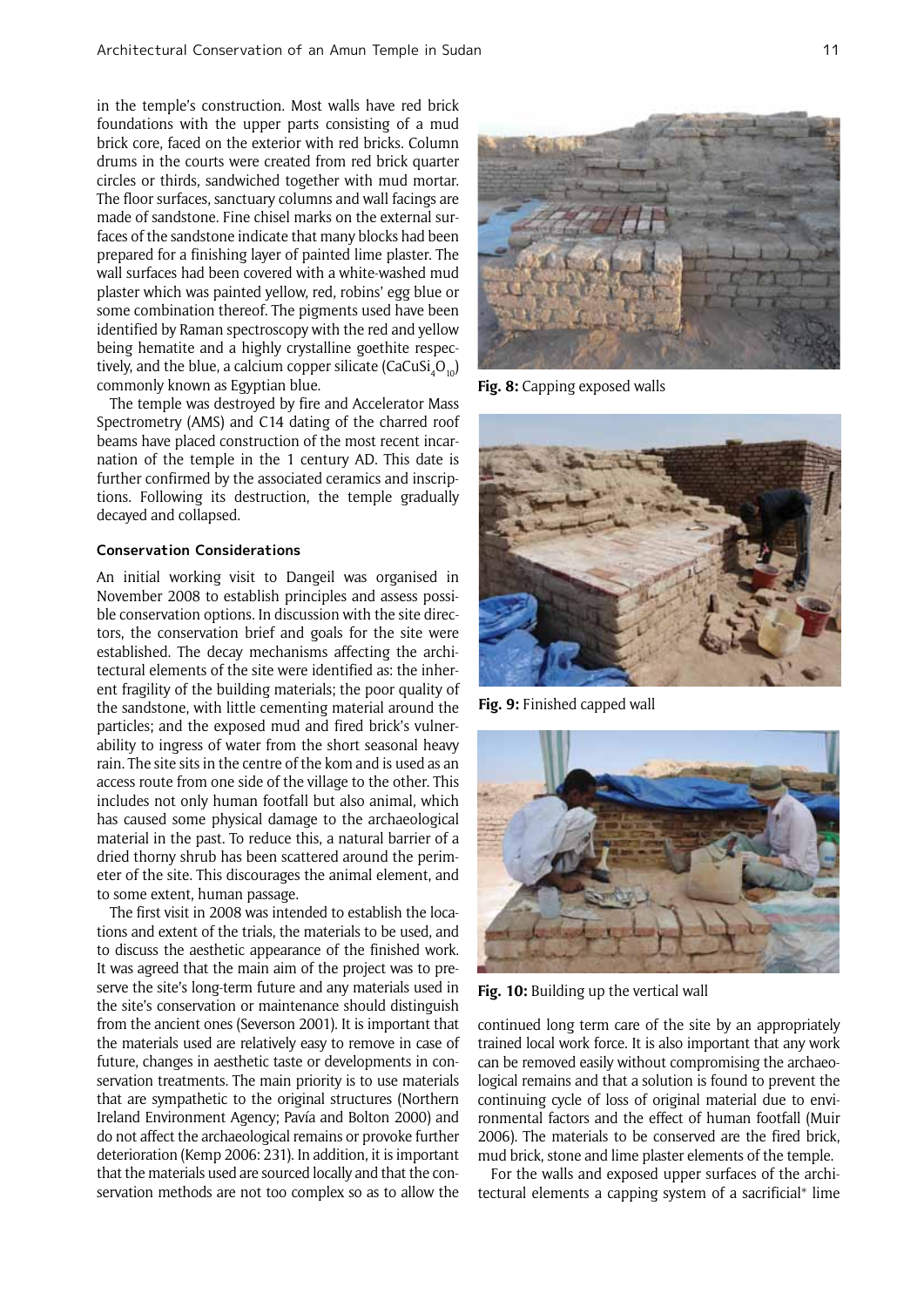



**Fig. 13:** Brick and lime rendered column, 2011. **Fig. 14:** Capping render to column, 2011.

mortar (Durnan 2006; Historic Scotland Conservation Bureau 2003), combined with local building materials was proposed as protection against the various decay mechanisms. This practice has been used successfully by English Heritage (Historic Royal Palaces and Martin Ashley Architects 2009) on exposed architectural ruins in England and by conservators on archaeological sites in Europe, and was considered to be an effective and appropriate system for this site. An alternative approach of soft capping using earth and shallow-rooted plants was considered, but dismissed because neither the climatic conditions nor the indigenous plants suit this method of protection.

## **Conservation Materials**

During the first season the initial days on site were devoted to sourcing suitable materials for the conservation project. Sand and bricks posed no problem. There is a plethora of sand (aggregate\*) in Sudan and an abundance of fired bricks, although bricks are much smaller than the ones used in the construction of the temple. The hydrated hydraulic lime\*, however, was more problematic due to confusion in product labelling, local Arabic names and wide variety of local uses. It was only after several explanations and purchases, including the acquisition of casting plaster, that these issues were clarified. As the work pro-



**Fig. 11:** Failed pointing to capped wall. **Fig. 12:** Failed lime render to brick column.



ceeded, the working characteristics and properties of the lime mortar mixes indicated that lime varied in quality.

Test samples were prepared to determine the most appropriate mix of sand and lime for the mortar. Finally, a mix of 3:1 (sand:lime) was decided on. These proportions appeared to be sympathetic in colour and hardness to the historic material. A coarse, sharp sand was used in the preparation of the backing mortars\* and scratch coats\* while a fine sand was used for the finish coats and pointing\*.

## **Test Areas**

The areas selected for testing included a range of the site's architectural elements; an area of the missing sandstone floor; the lime-plastered sandstone walls; the capping and rendering of the exposed fired brick walls (red) and the plaster-rendered brick columns (blue/green) (**figure 3**).

With a small team of local workers to train, a missing section of sandstone floor was the first area selected. The intention was to fill the missing area with fired bricks. Sand and soil were removed and the area was levelled to allow for a bedding mix and a brick depth to be laid. The area was well-damped and the bricks soaked to avoid rapid drying of the bedding mortar (Lee and Wood 2009). In this climate it was imperative to plan the activities of the day. When possible, work was carried out in shady areas and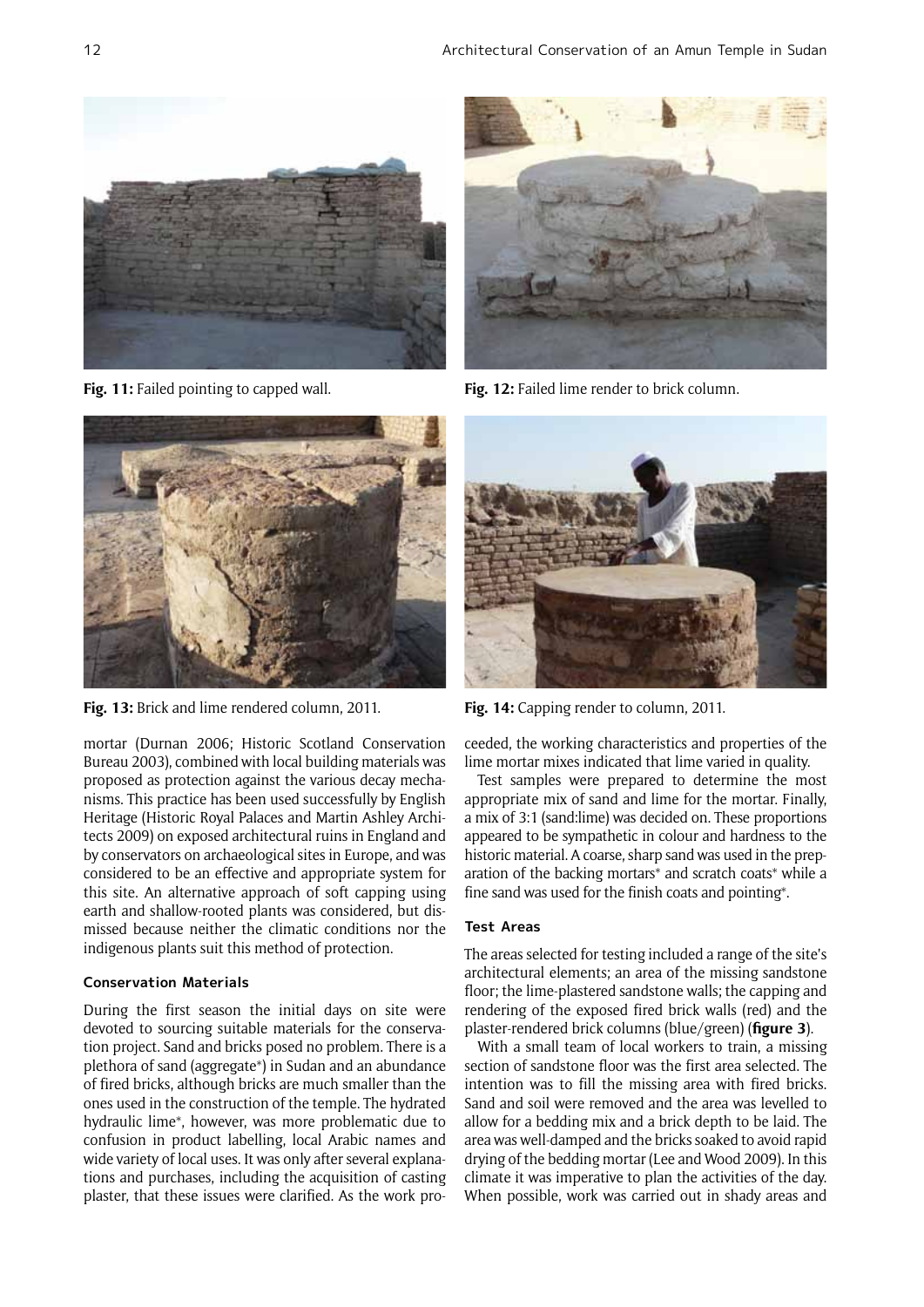

in the coolness of the early morning. It was important to avoid working in areas directly under the midday sun and it was essential to keep the lime mortar work covered with tarpaulins. This allowed the mortar to cure\* slowly and in a controlled way. Retaining the moisture in the bricks and mortar assisted the pointing\* (**figures 4 to 7**) (Lee and Wood 2009).

A similar practice and approach was followed in other trial areas; bedding with combinations of lime mortars; raking out and removal of excess soil; pointing. For the wall capping and brick column, a render was applied to cover the top of the new bricks (**figures 8 to10**).

## **Evaluation of Test Areas**

Subsequent seasons have allowed evaluation of the previous years' work; this facilitates continuation of work in the trial areas and adjustment of methods and treatments, if necessary. Regrettably, it was noticed that there had been some failures to the wall capping and rendered areas. The lime pointing to the brick wall capping and the brick column had been washed away by seasonal rains (**figures 11 and 12**).

The four areas of brick infill to the temple floor had been successful and had withstood the rain of the previous season. Perplexed by the failure of the lime mortar, a sample from each of the various limes purchased in 2009 was retained to be analysed on return to the British



**Fig. 15:** Brick capping the Kiosk walls, 2011. **Fig. 16:** Brick capping the Kiosk walls, 2011.

Museum. It was hoped that these analyses would give an indication of the lime content in the mortars being used and explain the reason for failure. In the preceding season, purchasing lime appeared to be a lottery, when, as already suggested, one bag transpired to be a casting plaster (**figures 17 to 21**).

However, the work continues to progress and further areas of the temple are selected for capping (**figures 13 to 16**). During the 2011 season we have been fortunate to employ an architectural builder from Khartoum who has experience in working with lime. He has been able to lead the local workmen and his local knowledge has helped enormously with the purchase of materials including lime fure.

The same methods as in 2008 were used. Whilst it was felt that the workmen required more training in building with and using lime, it was clear that this was not the key reason for failure. The foremost reason was the weakness and absence of lime in the mortars as shown by the scientific analyses of the mortars (see below).

# **Scientific Analyses**

On return to the British Museum samples of the mortars prepared in Dangeil were analysed. The recipes were not specified and samples were identified only by number. A sample of the ancient lime plaster was also analysed. The samples were imaged using a Centaurus backscattered electron detec-



**Fig. 17:** Elemental composition of sample II prepared at Dangeil.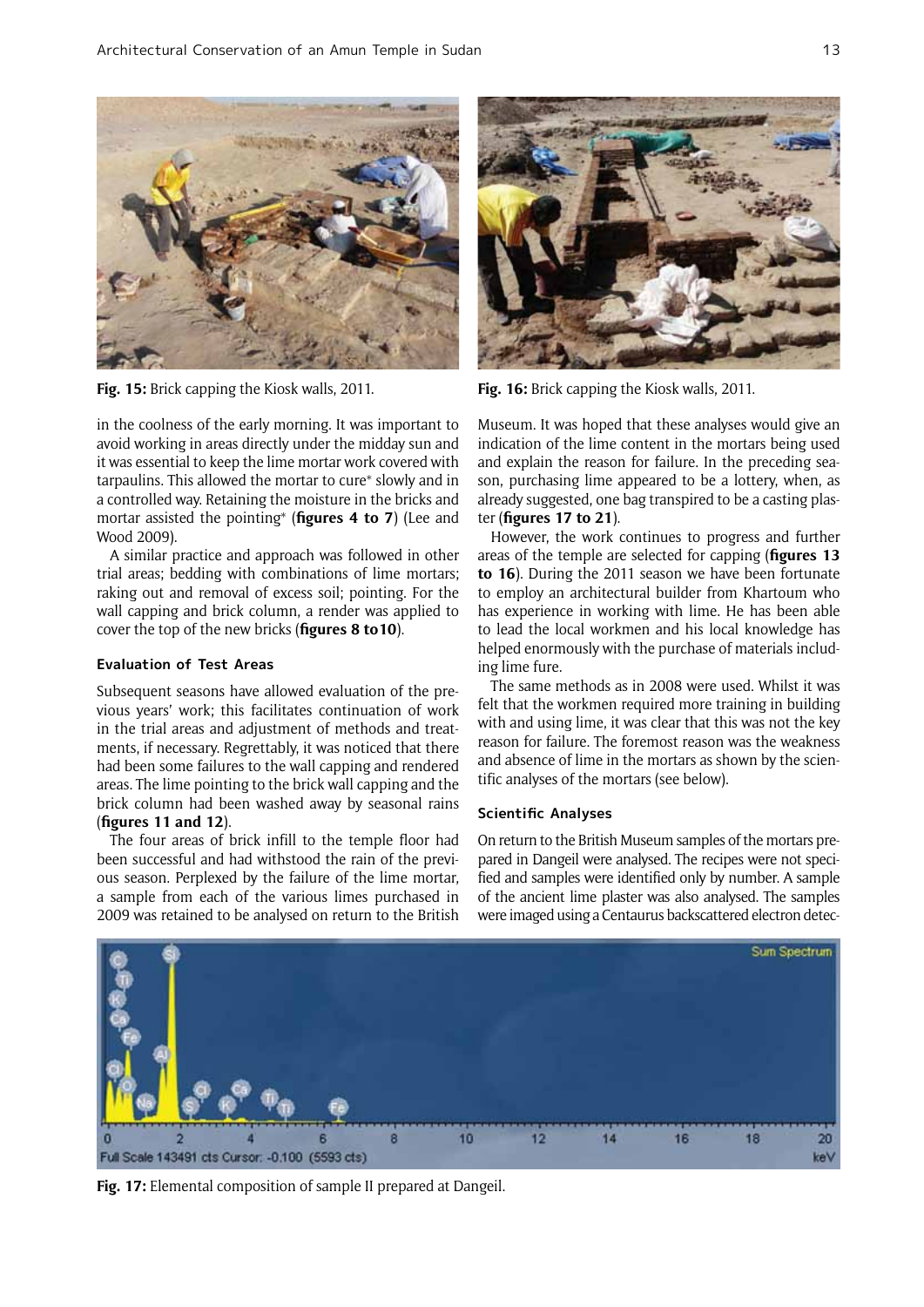

**Fig. 18:** Elemental composition of sample IV prepared at Dangeil.



**Fig. 19:** Elemental composition of sample IV prepared at Dangeil.



**Fig. 20:** Elemental composition of sample X prepared at the British Museum.



**Fig. 21:** Elemental composition of sample IX prepared at the British Museum.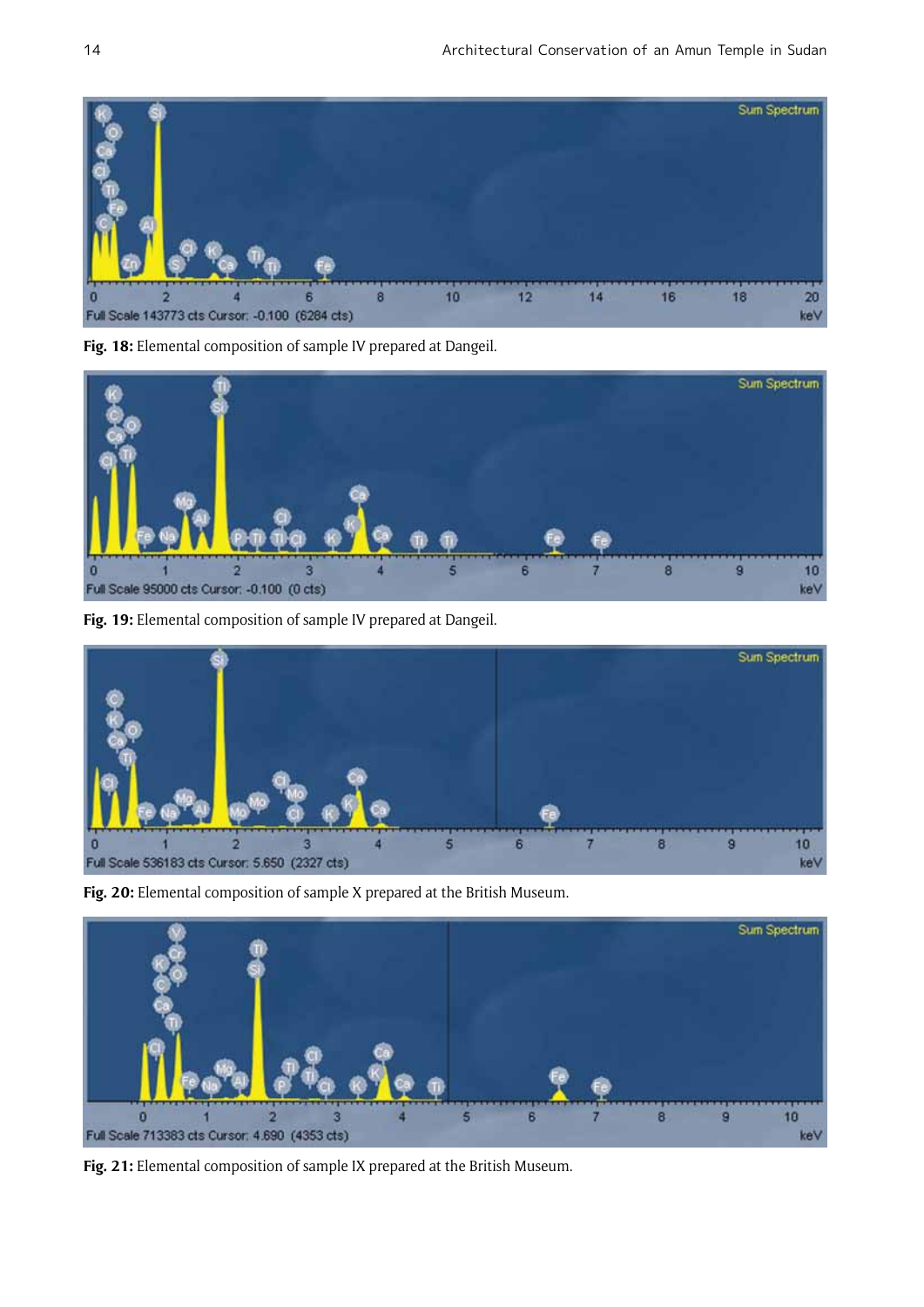tor in a Hitachi S-3700N variable pressure scanning electron microscopy (VP-SEM: 20 kV, 30 Pa). Energy dispersive X-ray (EDX) microanalysis was conducted on all uncoated crosssections to analyse and map their elemental compositions. The analyses revealed that the lime content, as indicated by the calcium (Ca) peak, was negligible in two mortar samples prepared in Sudan (samples II and IV, **figures 17 and 18**).

This can be compared with mortars prepared at the British Museum using the same recipes as in Sudan, but replacing the Sudanese lime with an hydraulic lime (**figure 20**, British Museum sample X) or a lime putty\* (**figure 21**, British Museum sample IX). These spectra show comparable levels of calcium to Sudanese mortar sample VI (**figure 19**).

#### **Conclusion**

The trials carried out are actual illustrations of what can be achieved with the restricted resources available at this remote site in Sudan. The seasons have helped the team understand what is practical to accomplish in this environment, and where there is failure, what adaptations are necessary. All the materials used in this project are readily removable and will cause no future problems to the architectural elements. These trials have helped the site directors visualise the conservation possibilities and what alterations might be essential in the future.

Generally, the work carried out was successful; the local workmen had the manual dexterity to use the materials and were quick to learn their application. Scientific analyses have shown that the purchase of good quality lime is essential for the success of the capping. A great deal has been accomplished within the programme and with the limited choice of resources. If there has been one criticism of the project, it is that the appearance of the modern materials might be confused with some of the original ones. This is a debate for NCAM and the site directors. The project will continue to develop and there will be alterations to the methods and materials but these will not compromise the conservation of the archaeological remains.

#### **Glossary**

- **Aggregate**: the hard filler materials, such as sand or crushed stone added to mortars or renders.
- **Backing**: the plaster or render undercoats applied to a background. Also called render coat or scratch coat.

**Coat**: a layer or thickness of plaster or render done at one time. Cure: the setting and hardening process of a mortar mix

- containing a cementitious binder.
- **Hydrated hydraulic lime**: lime which has been hydrated into a dry powder.
- **Key**: a mechanical bond produced by scratching the base coat whilst wet and prepares the surface for the application of the top coat.
- **Mortar**: Any material in a plastic state which can be trowelled, cures in situ and can be used for bedding and jointing masonry.
- **Pointing**: the finished layer in the joints between masonry or bricks.
- **Sacrificial pointing or rendering**: a pointing mortar or render deliberately designed to be less durable than the masonry it protects.
- **Slaked lime**: calcium hydroxide, Ca(OH)<sub>2</sub>. Prepared by hydrating quick lime in an excess of water to form a putty.

#### **References**

- **Anderson, J** and **Salah, M A** 2010a Dangeil, à la découverte d'un nouveau temple d'Amon. In: *Méroé, un empire upon the Nile. Dossiers d'archéologie* 18 (Mars 2010), 50-55.
- **Anderson, J** and **Salah, M A** 2010b Une Nouvelle Cachette de Temple: Napatéens et Méroïtes sur la 5Cataracte due Nil'. In Andreu-Lanoë, G, Baud, M and Sackho-Autissier, A (eds.) *Méroé, Un empire sur le Nil*. Milan: Officina Libraria, 231-232.
- **Anderson, J** and **Salah, M A** 2009 What are these doing here above the Fifth Cataract?!!: Napatan Royal Statues at Dangeil. *Sudan & Nubia* 13, 1-9.
- **Anderson, J** 2009 Notes and News. Dangeil, Sudan*. Egyptian Archaeology* 34*, 5*.
- **Anderson, J** and Salah, M A 2008 The Kushite Kiosk of Dangeil and Other Recent Discoveries. *Sudan & Nubia*  12, 40-46.
- **Anderson, J, D'Andrea, A C, Logan, A** and **Salah M A** 2007 'Bread Moulds from the Amun Temple at Dangeil – An Addendum'. *Sudan & Nubia* 11, 89-93.
- **Anderson, J** and **Salah, M A** 2006-7 The 'Throne Room' and Dais in the Amun temple at Dangeil, Nile State Sudan. *Cahier de Recherches de l'Institut de Papyrologie et d'Egyptology de Lille* 26, 29-39.
- **Anderson, J** and **Salah, M A** 2006a Bread Moulds and 'Throne Halls': Recent Discoveries in the Amun Temple Precinct at Dangeil. *Sudan & Nubia* 10, 95-101.
- **Anderson, J** and **Salah, M A** 2006b Revealing Terra Incognita: Dangeil, Sudan. *Current World Archaeology*  19, 23-30.
- **Anderson, J** and **Salah, M A** 2006c Painted Plaster: A Glimpse into the Decorative Programme Used in the Amun Temple at Dangeil, Sudan. In: *Studies in Honor of Nicholas Millet (Part II). Journal of the Society for the Study of Egyptian Antiquities* 32, 1-15.
- **Anderson, J** and **Salah, M A** 2002a Recent Excavations at Dangeil, Nile State. In: Bacs, T A (ed.) *A Tribute to Excellence. Studies Offered in Honor of Ernö Gaál, Ulrich Luft, Laszlo Török. Studia Aegyptiaca* 17, 45-52.
- **Anderson, J** and **Salah, M A** 2002b Recent Fieldwork Conducted by the Berber-Abidiya Archaeological Project. In: Welsby, D and Davies V. *Uncovering Ancient Sudan: A Decade of Discovery by the Sudan Archaeological Research Society*. London: Sudan Archaeological Research Society, 44-45.
- **Anderson, J** and **Salah, M A** 1998-2002 Archaeological Reconnaissance in the Berber-Abidiya Region. *KUSH: Journal of the Sudan Antiquities Service* 18, 25-34.
- **Durnan, N** 2006 Limestone. In: Henry, A (ed.) *Stone Conservation: Principles and Practice.* Shaftesbury: Donhead, 183-184.